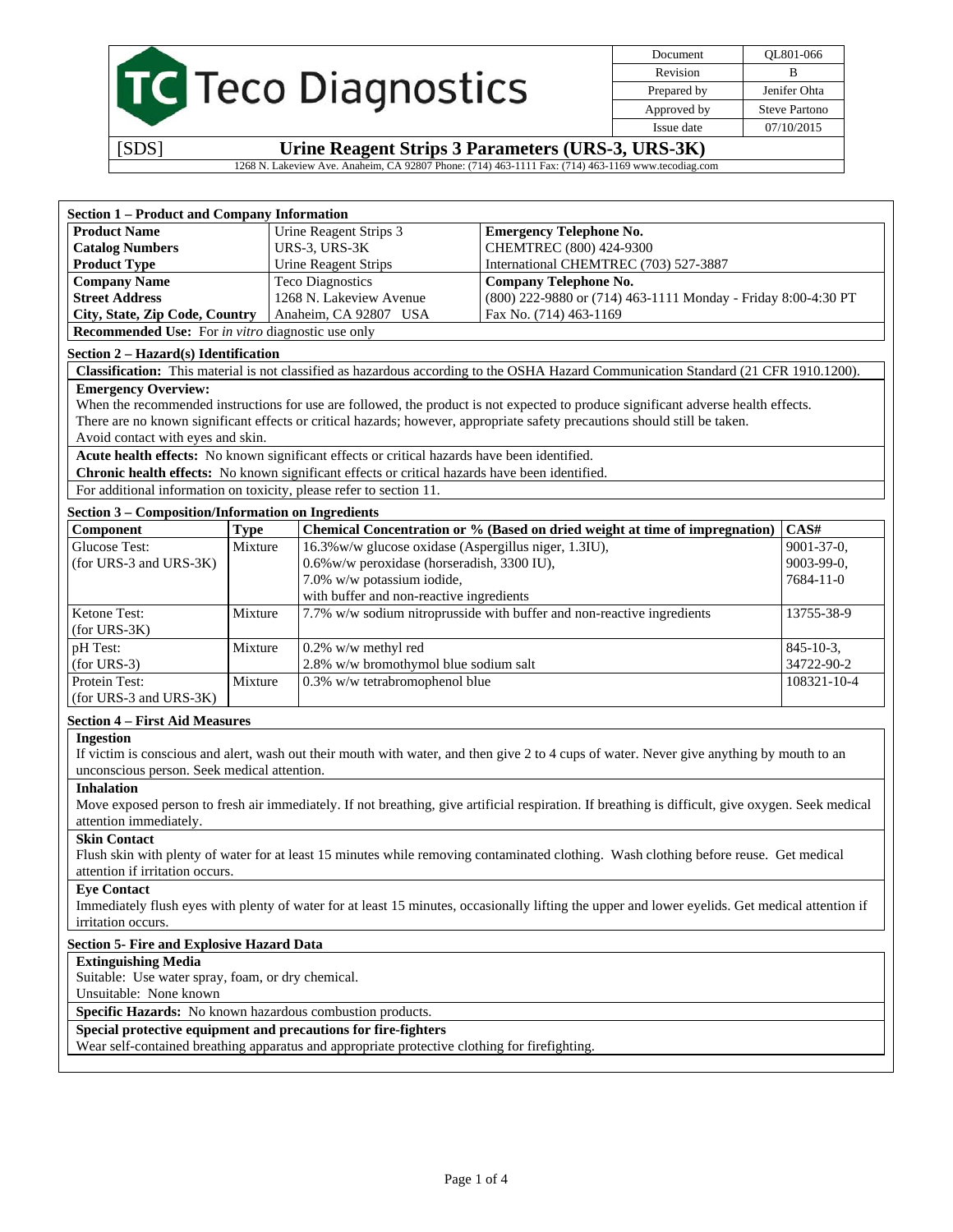

Document QL801-066 Revision B Prepared by Jenifer Ohta Approved by Steve Partono Issue date 07/10/2015

[SDS] **Urine Reagent Strips 3 Parameters (URS-3, URS-3K)** 

1268 N. Lakeview Ave. Anaheim, CA 92807 Phone: (714) 463-1111 Fax: (714) 463-1169 www.tecodiag.com

#### **Section 6 – Accidental Release Measures**

#### **Personal precautions, protective equipment and emergency procedures**

Wear proper personal protective equipment (PPE) as indicated in section 8. Exercise appropriate precautions to avoid contact with skin or eyes and prevent inhalation.

## **Methods and materials for containment and cleaning up**

Vacuum or sweep material and place into a suitable waste container. Dispose of in accordance with federal, state, and local regulations.

## **Section 7 – Handling and Storage**

#### **Handling**

Wear appropriate personal protective equipment (PPE) as indicated in section 8.

Avoid contact with eyes, skin, and clothing. Avoid inhalation or ingestion.

#### **Storage**

Store at 15-30ºC in the original container and protect from sunlight. Keep container closed when not in use.

## **Section 8 – Exposure Controls / PPE**

## **Components with workplace control parameters**

The product contains no components with occupational exposure limit values.

## **Engineering Controls**

No special ventilation requirements. Good general ventilation is sufficient.

## **Personal Protective Equipment**

Respiratory Protection: Respiratory protective equipment is not required where adequately ventilated.

Hand Protection: Wear chemical-resistant, impervious gloves

Eye Protection: Safety glasses with side shields recommended.

Protective Clothing: Wear a lab coat.

Other protective equipment: Ensure the eyewash station and/or safety shower/wash is located near the work area.

## **General Hygiene Measures**

Handle in accordance with good industrial hygiene practice. After handling the product, remove gloves using proper glove removal technique (without touching outer surface of glove), and dispose gloves according to applicable laws and good laboratory practices. Wash hands thoroughly. Also wash hands before eating, smoking, using the lavatory, and at end of the work period.

#### **Section 9 – Physical and Chemical Properties**

| Appearance                                          | 3 small, multicolored reagent test pads on a white plastic strip |
|-----------------------------------------------------|------------------------------------------------------------------|
| Odor                                                | N/A                                                              |
| Odor threshold                                      | N/A                                                              |
| pН                                                  | N/A                                                              |
| Melting point / freezing point                      | N/A                                                              |
| Initial boiling point and boiling range             | N/A                                                              |
| <b>Flash point</b>                                  | N/A                                                              |
| <b>Evaporation rate</b>                             | N/A                                                              |
| <b>Flammability</b>                                 | Not flammable                                                    |
| <b>Upper/lower flammability or explosion limits</b> | N/A                                                              |
| Vapor pressure                                      | N/A                                                              |
| Vapor density                                       | N/A                                                              |
| <b>Relative density</b>                             | N/A                                                              |
| <b>Solubility</b>                                   | Insoluble                                                        |
| <b>Partition coefficient: n-octanol/water</b>       | N/A                                                              |
| <b>Auto-ignition Temperature</b>                    | N/A                                                              |
| <b>Decomposition Temperature</b>                    | N/A                                                              |
| <b>Viscosity</b>                                    | N/A                                                              |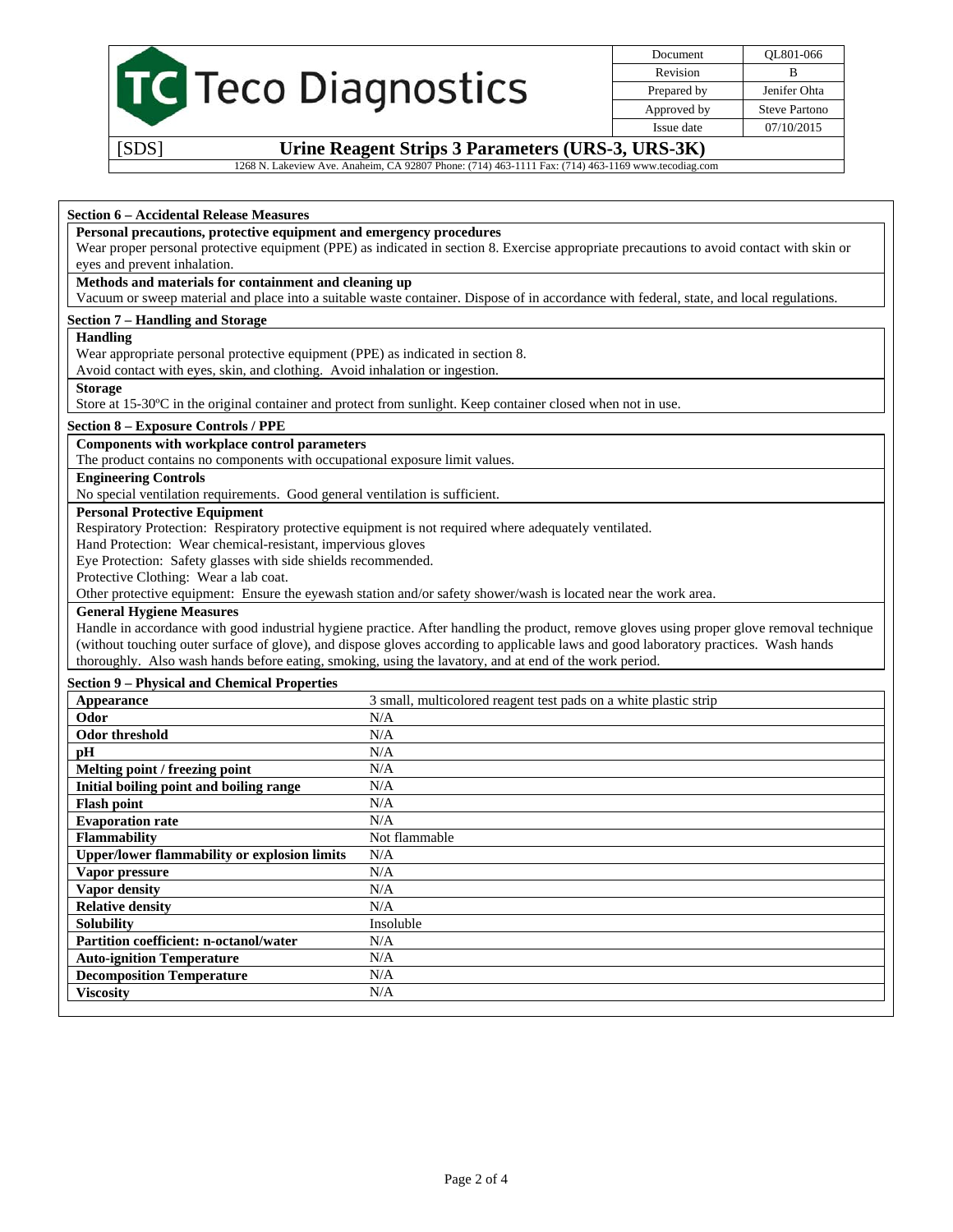|                                                                                                    | Document    | OL801-066            |
|----------------------------------------------------------------------------------------------------|-------------|----------------------|
|                                                                                                    | Revision    | B                    |
| <b>TC</b> Teco Diagnostics                                                                         | Prepared by | Jenifer Ohta         |
|                                                                                                    | Approved by | <b>Steve Partono</b> |
|                                                                                                    | Issue date  | 07/10/2015           |
| [SDS]<br>Urine Reagent Strips 3 Parameters (URS-3, URS-3K)                                         |             |                      |
| 1268 N. Lakeview Ave. Anaheim, CA 92807 Phone: (714) 463-1111 Fax: (714) 463-1169 www.tecodiag.com |             |                      |

| <b>Reactivity</b>                  |                                              | Reacts with urine and possibly with other bodily fluids                                                                           |                          |                             |
|------------------------------------|----------------------------------------------|-----------------------------------------------------------------------------------------------------------------------------------|--------------------------|-----------------------------|
| <b>Chemical stability</b>          |                                              | Stable under recommended storage conditions as indicated in section 7.                                                            |                          |                             |
|                                    | <b>Possibility of hazardous reactions</b>    | No information available                                                                                                          |                          |                             |
| <b>Conditions to avoid</b>         |                                              | Avoid high temperature, high humidity conditions                                                                                  |                          |                             |
| <b>Incompatible materials</b>      |                                              | No information available                                                                                                          |                          |                             |
|                                    | <b>Hazardous decomposition products</b>      | No information available                                                                                                          |                          |                             |
|                                    | <b>Section 11- Toxicological Information</b> |                                                                                                                                   |                          |                             |
| <b>Route of Entry/Exposure</b>     | Skin contact, eye contact                    |                                                                                                                                   |                          |                             |
| <b>Effects of acute exposure</b>   |                                              |                                                                                                                                   |                          |                             |
| <b>Skin contact</b>                | May cause irritation.                        |                                                                                                                                   |                          |                             |
| Eve contact                        | May cause irritation.                        |                                                                                                                                   |                          |                             |
| <b>Ingestion</b>                   | May be harmful if ingested.                  |                                                                                                                                   |                          |                             |
| <b>Inhalation</b>                  |                                              | May cause irritation to mucous membranes and upper respiratory tract.                                                             |                          |                             |
| <b>Effects of chronic exposure</b> | No information available                     |                                                                                                                                   |                          |                             |
| <b>Toxicity:</b>                   |                                              |                                                                                                                                   |                          |                             |
| Component                          | <b>Chemical</b>                              | <b>Acute Toxicity</b>                                                                                                             | <b>Chronic Toxicity</b>  | <b>Other Information</b>    |
|                                    |                                              |                                                                                                                                   |                          |                             |
| Glucose Test:                      | Glucose oxidase,                             | LD50 Intraperitoneal-mouse 3 mg/kg,                                                                                               | No information available | RTECS: RQ8452000,           |
| (for URS-3 and                     | Peroxidase,                                  | No information available,                                                                                                         |                          | RTECS: Not available,       |
| $URS-3K$                           | Potassium iodide                             | No information available                                                                                                          |                          | <b>RTECS: TT2975000</b>     |
| Ketone Test:                       | Sodium nitroprusside                         | LD50 Oral -rat 99 mg/kg                                                                                                           | No information available | <b>RTECS: LJ8925000</b>     |
| $(for URS-3K)$                     |                                              |                                                                                                                                   |                          |                             |
| pH Test:                           | Methyl red,                                  | No information available,                                                                                                         | No information available | RTECS: Not available,       |
| $(for URS-3)$                      | Bromothymol blue sodium salt                 | No information available                                                                                                          |                          | RTECS: Not available        |
| Protein Test:                      | Tetrabromophenol blue                        | No information available                                                                                                          | No information available | <b>RTECS:</b> Not available |
| (for URS-3 and                     |                                              |                                                                                                                                   |                          |                             |
| $URS-3K$                           |                                              |                                                                                                                                   |                          |                             |
| Carcinogenicity                    |                                              |                                                                                                                                   |                          |                             |
| <b>IARC</b>                        |                                              | No component present at levels greater than or equal to 0.1% is identified as probable, possible or confirmed human carcinogen by |                          |                             |
| <b>JARC.</b>                       |                                              |                                                                                                                                   |                          |                             |
| <b>ACGIH</b>                       |                                              | No component present at levels greater than or equal to 0.1% is identified as a carcinogen or potential carcinogen by ACGIH.      |                          |                             |
| <b>NTP</b>                         |                                              | No component present at levels greater than or equal to 0.1% is identified as a known or anticipated carcinogen by NTP.           |                          |                             |
| <b>OSHA</b>                        |                                              | No component present at levels greater than or equal to 0.1% is identified as a carcinogen or potential carcinogen by OSHA.       |                          |                             |

## **Section 12 – Ecological Information**

| Ecotoxicity                          | No information available | <b>Mobility in soil</b> | No information available |
|--------------------------------------|--------------------------|-------------------------|--------------------------|
| <b>Persistence and degradability</b> | No information available | Other adverse effects   | No information available |
| <b>Bio-accumulative potential</b>    | No information available | Water hazard class      | No information available |

## **Section 13 – Disposal Considerations**

## **Waste residues and methods of disposal**

This product has to be disposed in accordance with applicable regional, national and local laws and regulations. Surplus and non-recyclable components should be taken to a licensed waste disposal contractor for disposal.

## **Contaminated Packaging**

Waste packaging should be recycled; however, since empty containers may retain some product residues, they should be taken to an approved waste handling site or given to a licensed waste disposal contractor for recycling or disposal, if recycling is not possible.